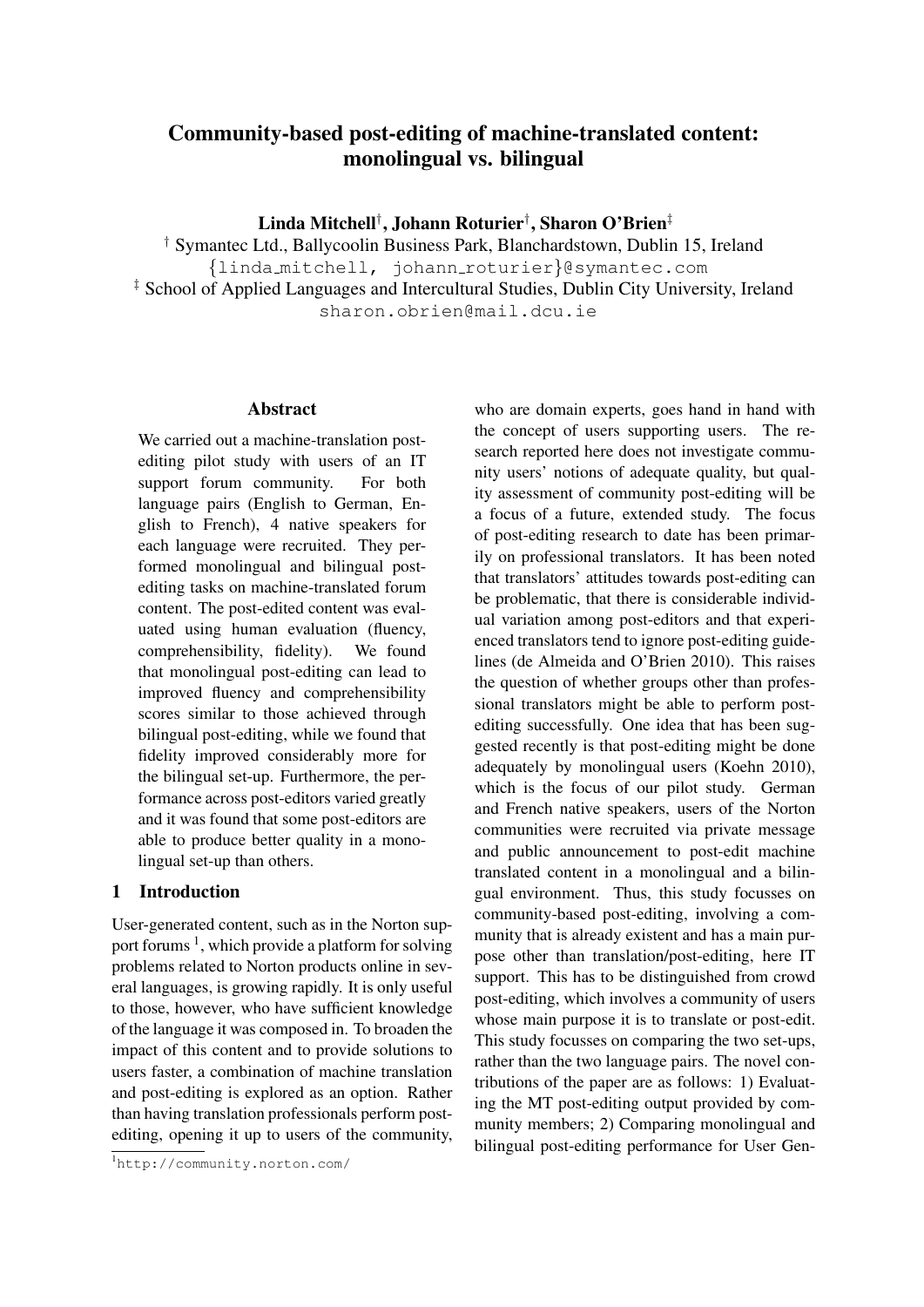erated Content; 3) Identifying characteristics that make monolingual post-editing difficult.

# 2 Related Work

Post-editing has received attention increasingly over the last years (e.g. Guerberof 2009, Garcia 2010, Koponen 2010). Bilingual post-editing has been the main focus so far, for the obvious reason that it is assumed that bilingual competence is a pre-requisite for successful post-editing. However, there have been studies tackling monolingual postediting (e.g. Hu et al. 2010, Koehn 2010, Lin et al. 2010) with tentative positive results. Monolingual post-editing has also served as an interim step in the evaluation of machine translated content, as for example presented in the WMT09 data (Callison-Burch et al. 2009).

# 3 Experimental Set-Up

Due to restricted resources, the participants for this study were required to complete both monolingual and bilingual post-editing tasks<sup>2</sup>, which also ensured comparability between those two setups. The aim was to get an overview of what kind of output community post-editors can produce in a bilingual and a monolingual set-up considering their knowledge of English and the Norton products and to identify types of segments that are difficult for community post-editors in order to be able to optimise the MT system and the post-editing process. Thus, four users were recruited for each language pair, with one participant (for EN-DE) completing monolingual tasks only<sup>3</sup> and the others completing both bi- and monolingual tasks.

The machine translation system used in this study<sup>4</sup> was trained on bilingual data both from indomain data, e.g. product manuals of Norton products, and out-of-domain data, i.e. WMT12 releases of EUROPARL and news commentary (EN-DE, EN-FR) using Moses (Koehn et al., 2007). When training an SMT system, it is preferable to use a corpus that is close to the texts that will be translated with it (in-domain), i.e. in this context domain specific texts. Out-of-domain data was used as supplementary data to enrich and increase coverage of lexical resources. The test set was taken from the English-speaking support forum. They consist of the original question in a thread, its subject line and the post that had been marked as the solution to the question in the forum. The content to be post-edited was taken from a set of 347 texts<sup>5</sup>, which had been extracted previously for the purpose of machine translation.

## 3.1 Clustering Technique

It was believed to skew the post-editing times if the participants were to edit each task more than once. Thus, a method of clustering similar posts together was deployed. Rather than selecting posts randomly and forming two groups, which may have resulted in two sets of posts that are quite different given the small number of posts selected, clustering ensured that the posts in both groups were as similar as possible in terms of characteristics described below. Characteristics considered in this clustering technique were meta statistics like text length (word count), sentence length, type-token-ratio (TTR), as well as content which is expressed in number of maskable tokens and perplexity with respect to a bigger forum-based language model (LM). The forum-based language model is a 5-gram LM with modified Kneser-Ney (Kneser and Ney, 1995) smoothing trained on the available monolingual English forum data (approx. a million sentences). It was trained using the IRSTLM (Federico et al., 2008) language modelling toolkit. To automatically achieve this, an unsupervised clustering approach based on the Kmean clustering approach (MacQueen, 1967) and more specifically the open source K-Means algorithm in the Weka Toolkit were used. The K-means clustering approach aims to group *n* observations into *k* groups to assign each observation to a group with the nearest mean. Four clusters were obtained out of which two tasks were were selected randomly from each of the clusters for the monolingual set-up and one task was selected randomly from each of the clusters for the bilingual set-up (in total: 8 monolingual tasks, 4 bilingual tasks).

Table 1 displays the number of segments for each set-up (monolingual and bilingual) and the number of words. The average number of seg-

<sup>&</sup>lt;sup>2</sup>The English skills of the participants varied, i.e. the fact they were not bilinguals (cf. sections 4 and 5). The bilingual set-up merely indicates that they had access to the source text.

<sup>&</sup>lt;sup>3</sup>This participant dropped out of the study after completing the monolingual tasks. This was beyond our control as the participants were volunteers.

<sup>4</sup>http://www.accept.unige.ch/Products/D\_4\_ 1\_Baseline\_MT\_systems.pdf

<sup>5</sup>With each text containing a subject line, question and answer.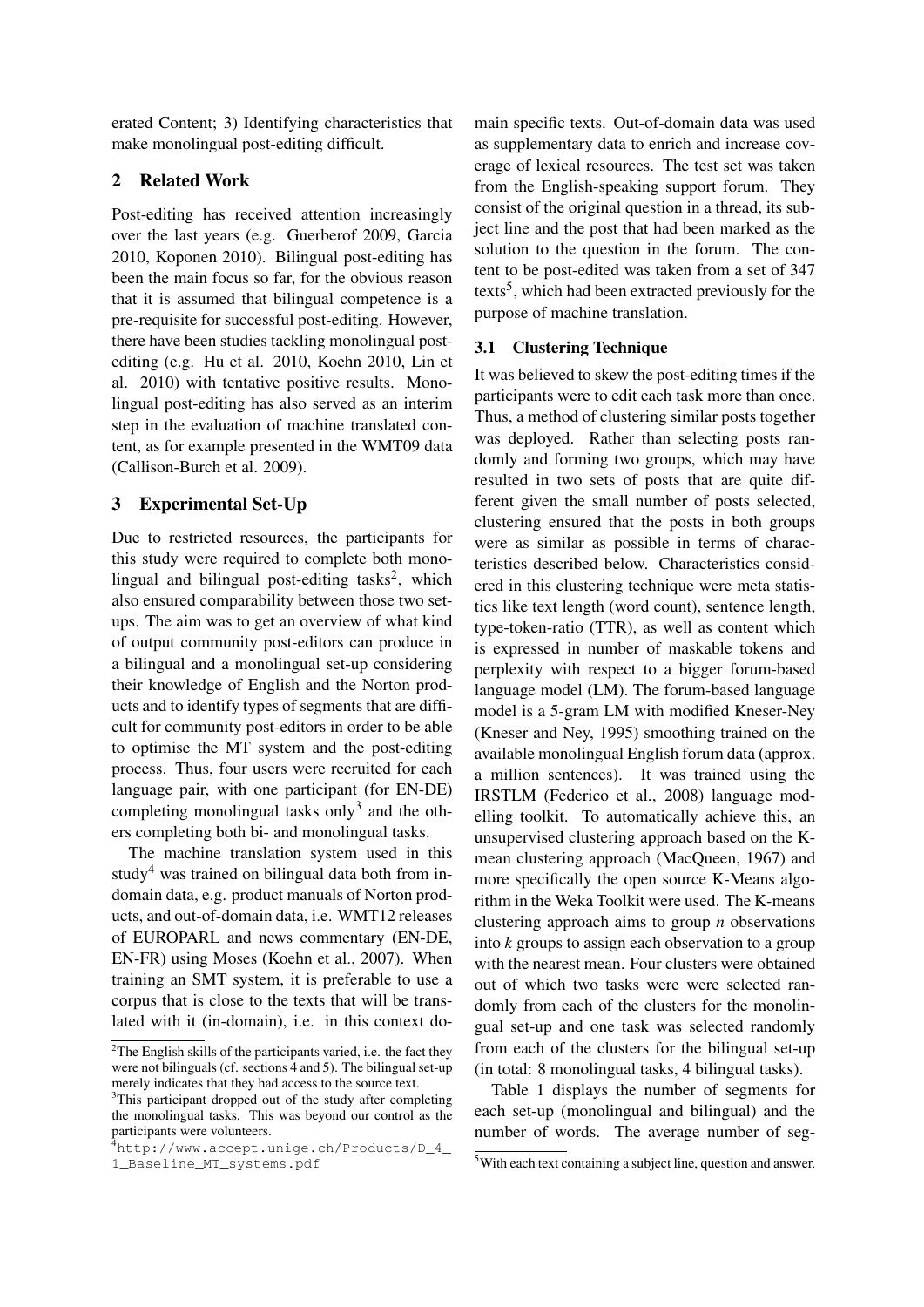| Set-up              | Tasks | <b>Segments</b> | Words |
|---------------------|-------|-----------------|-------|
| Monolingual DE      |       | 75              | 1125  |
| <b>Bilingual DE</b> |       | 28              | 504   |
| Monolingual FR      |       | 70              | 1078  |
| <b>Bilingual FR</b> |       | 29              | 504   |

count was 140 words.

ments for each task was 8 and the average word

Table 1: Number of Tasks, Segments and Words per Set-up

#### 3.2 Tasks

The users performed the post-editing tasks using a portal that was especially developed for postediting, the interface of which is displayed in Figure 1. The interface offered the following functionality: undo/redo, spelling and grammar checking and access to alternative words for four of the monolingual tasks. The left half of the window shows the full text to be edited for that particular task. In the top right edit box the user can edit the current segment. Comments can be made in the edit box at the bottom right. All edits were saved automatically. During the post-editing process, editing time, keystrokes, usage of translation options etc. (cf. Roturier et al. 2013) were recorded in the portal. The following guidelines were dis-

|            | <b>Bearbeiten</b>                                                                                                                                                                                                                                                                                                                                                                                                                                                                                                                                                                                                                                                                                                                                                                                                         |                                                                                                                                                                     | R |
|------------|---------------------------------------------------------------------------------------------------------------------------------------------------------------------------------------------------------------------------------------------------------------------------------------------------------------------------------------------------------------------------------------------------------------------------------------------------------------------------------------------------------------------------------------------------------------------------------------------------------------------------------------------------------------------------------------------------------------------------------------------------------------------------------------------------------------------------|---------------------------------------------------------------------------------------------------------------------------------------------------------------------|---|
| $\epsilon$ | Klicken Sie auf den Text um diesen zu bearbeiten:<br>Lösung für Windows XP nicht mehr Windows<br>Undates von geschicht - ComboFix.exe ---------------<br>Website www.bleeping.computer.com/download/<br>und laden Sie ComboFix exe<br>$combofix$ /<br>ausführen. Sehr viel Geduld. Es geht aber wie 100<br>Phasen und Neustarts, aber es funktioniert. Ich habe für<br>mich! --------------- Benutzer NICHT combofix<br>ausgebildet ausführen, ohne Hilfestellung, es ist ein<br>leistungsstarkes Tool, das kann zu Problemen mit dem<br>System Selbst die Schöpfer Staat und nicht, um sie<br>auszuführen ich hatte. System wieder nach der<br>Ausführung combofix und andere Tools, aber ich bin in<br>den richtigen Bereich zu tun. Und es ist nicht zu 100<br>Phasen. Thread Ersteller kann nicht einmal das richtig. | Aktueller Satz zum Bearbeiten:<br>Lösung für Windows XP nicht mehr Windows Updates von<br>geschieht - ComboFix.exe<br>1 (1 25<br>Zurück Weiter<br>Kommentare ?<br>m | Ξ |
|            |                                                                                                                                                                                                                                                                                                                                                                                                                                                                                                                                                                                                                                                                                                                                                                                                                           | Aufgabe fertigstellen<br>Richtlinien<br>für später speichern                                                                                                        |   |

Figure 1: Post-Editing Interface

played by clicking on the "Guidelines" button: *Guidelines for monolingual post-editing:*

- Try and edit the text by making it more fluent and clearer based on how you interpret its meaning.

- For example, try to rectify word order and spelling when they are inappropriate to the extent that the text has become impossible or difficult to comprehend.

- If words, phrases, or punctuation in the text are completely acceptable, try and use them (unmodified) rather than substituting them with something new and different.

*Guidelines for bilingual post-editing:*

- Aim for semantically correct translation.

- Ensure that no information has been accidentally added or omitted.

- If words, phrases, or punctuation in the text are completely acceptable, try to use them (unmodified) rather than substituting them with something new and different.

#### 3.3 Evaluation

For human evaluation, three criteria were considered: fluency, comprehensibility and fidelity. The scales used for fluency and fidelity were taken from LDC (2002). The scale for comprehensibility was adopted from a previous study (Roturier and Bensadoun 2011). All three were measured on a 5 point Likert scale (0-4). The evaluation for this pilot study was carried out by two authors of this paper (one per language pair), native speakers of the target languages<sup>6</sup>. The segments for the MT output and the post-edited output were rated separately and the scores were then compared. The raw MT output and the post-edited output were also rated using the TER (Snover et al. 2006) automatic metrics, comparing them to two sets of reference translations, provided by a language service provider. One set using formal language and one set with a more informal style (i.e. colloquial language) were thus used for investigating whether the postedited segments are closer to formal or informal language on the assumption that the language used in user-generated content would more closely approximate the informal reference language.

## 4 Results

Table 2 shows the scores (human evaluation) of the raw MT output compared to the post-edited content. For this, the scores from the human evaluation were added for all users for each task in the set-ups (monolingual and bilingual). They are broken down into percentages of all segments that were improved, that retained their score or that were diminished in their scores for the monolingual and the bilingual set-up. Fluency increased the most for both set-ups followed by comprehensibility and fidelity. The table shows that for monolingual post-editing PE performs better than

<sup>&</sup>lt;sup>6</sup>The evaluation was not blind as one of the evaluators was in charge of the study.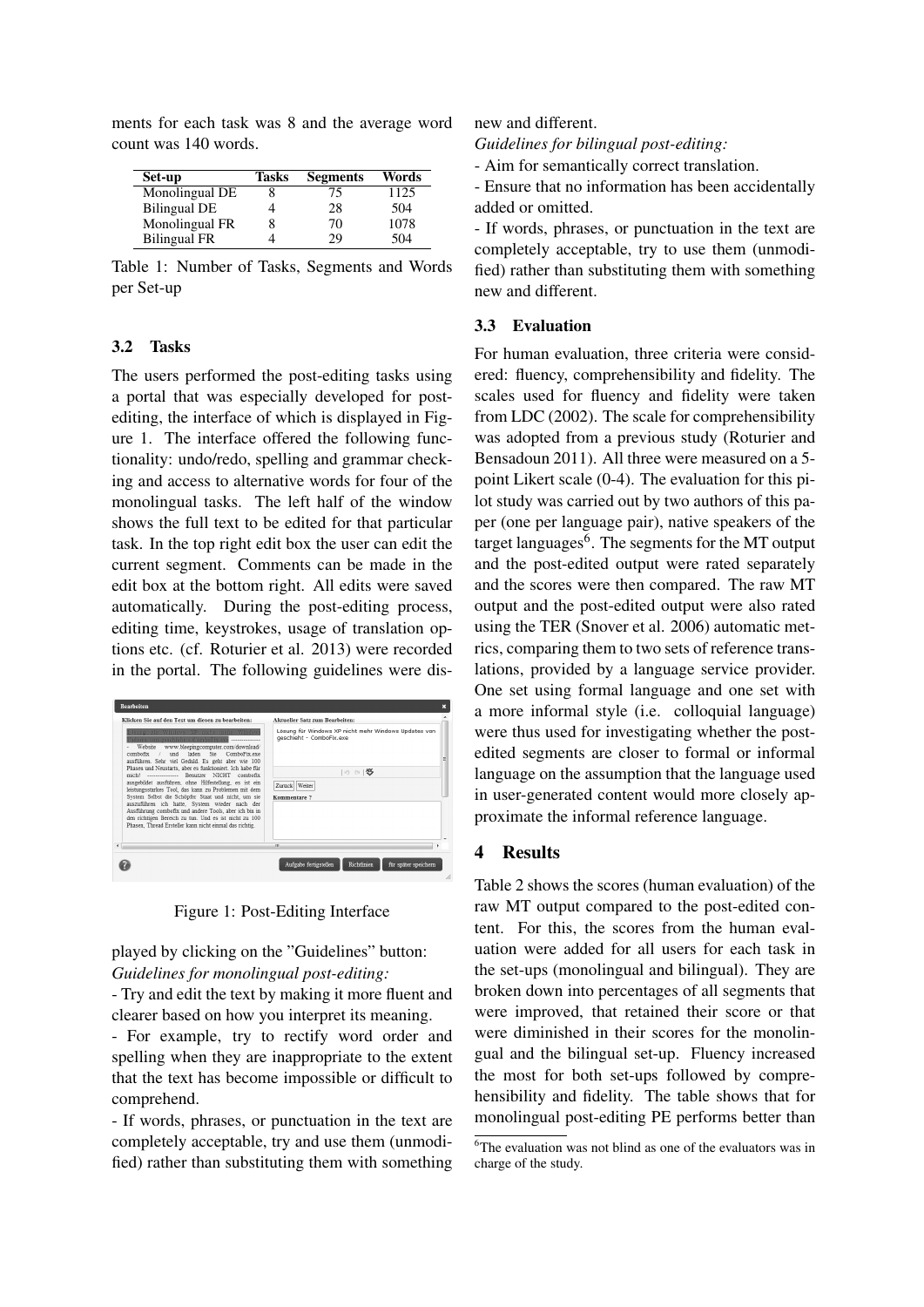the baseline MT system in terms of fluency for 67.3%, and in terms of comprehensibility for 57% of all segments. These figures are quite close to the scores for bilingual post-editing. For comprehensibility, the number of degradations stayed the same. Bilingual post-editing resulted in a higher number of improved segments for fidelity. What is striking, however, is that fidelity increased for 43% of the segments for monolingual post-editing. It should also be noted that there was a considerable percentage of degradations for fidelity in the monolingual set-up (28%) and the bilingual setup (20%). The results of this pilot study suggest that the monolingual set-up leads to similar results in terms of improvements and degradations in fluency and comprehensibility compared to the bilingual set-up. It also leads to a greater number of improved segments for the bilingual set-up, with a considerable number of degradations, however.

|           | fluency $\%$ | compr. $%$ | fidelity % |
|-----------|--------------|------------|------------|
| mono.     |              |            |            |
| improved  | 67.3         | 57         | 43         |
| same      | 20.4         | 30         | 29         |
| worse     | 12.3         | 13         | 28         |
| bilingual |              |            |            |
| improved  | 70.2         | 64         | 56         |
| same      | 15.5         | 23         | 24         |
| worse     | 14.3         | 13         | 20         |

Table 2: Human evaluation (German)

Table 3 shows the results for the French part of the experiment. There is little difference in the percentages between the two set-ups for fluency and fidelity. Comprehensibility scores the lowest, with the number of improved segments increasing remarkably for the bilingual set-up. This could be due to short post-editing times (cf. Figure 4. For the bilingual set-up, however, the scores for comprehensibility are considerably higher, which is also the biggest improvement of all (14 points). This suggests that the presentation of the English source text did make a difference in comprehensibility. It also needs to be considered that the number of improved scores for fidelity falls by three points and the number of degradations by four points from the monolingual set-up to the bilingual set-up. The present data suggests that for French there does not seem to be a great difference for fidelity across the two set-ups. A possible reason for this would be that the French post-editors had a better knowledge of the domain than the German ones or that English skills influenced the postediting results less for the French participants than for the German participants. A study of a larger scale would be necessary to confirm these suggestions.

|           | fluency $%$ | compr. $%$ | fidelity % |
|-----------|-------------|------------|------------|
| mono.     |             |            |            |
| improved  | 63          | 48.6       | 67         |
| same      | 20          | 25.5       | 18         |
| worse     | 17          | 25.9       | 15         |
| bilingual |             |            |            |
| improved  | 63          | 63         | 64         |
| same      | 27          | 26         | 25         |
| worse     | 10          | 11         | 11         |

Table 3: Human evaluation (French)

### 4.1 Evaluation Per User - Summary

Table 4 shows the percentages of segments improved, that stayed the same and deteriorated for the German participants grouped by category (fluency etc.) with the best score marked in all categories. Self-reported knowledge of English and the Norton products was measured on a 5-point Likert scale (1-5) and is displayed along with the rank<sup>7</sup> of the post-editors according to the performance displayed in the top part of the table. For German, for all four participants it is true that the two skills combined, rather than just one of the two skills, correlate with the participants' ranks (their performance).

As displayed in Table 4, participant B had the biggest increase of improved segments for all three evaluation criteria. It is noteworthy that for French (Table 5) there is also one outstanding participant (B). For the French participants, the self-reported English skills and knowledge of the Norton products do not seem to correlate to their actual performance (rank). However, the values are very similar for both the skills and the percentages of improved segments. In order to draw a conclusion here, the skills would need to be tested to avoid bias and a larger number of participants would be needed.

Table 6 (German) and 7 (French) present the TER scores obtained by (i) comparing the MT output against the segments produced by each user

<sup>7</sup>The rank was calculated by adding the number of improvements for fluency, comprehensibility and fidelity for each participant and subtracting the number of degradations for the same.

<sup>8</sup> Participant D only completed monolingual tasks. Thus, the rank for D is based on those.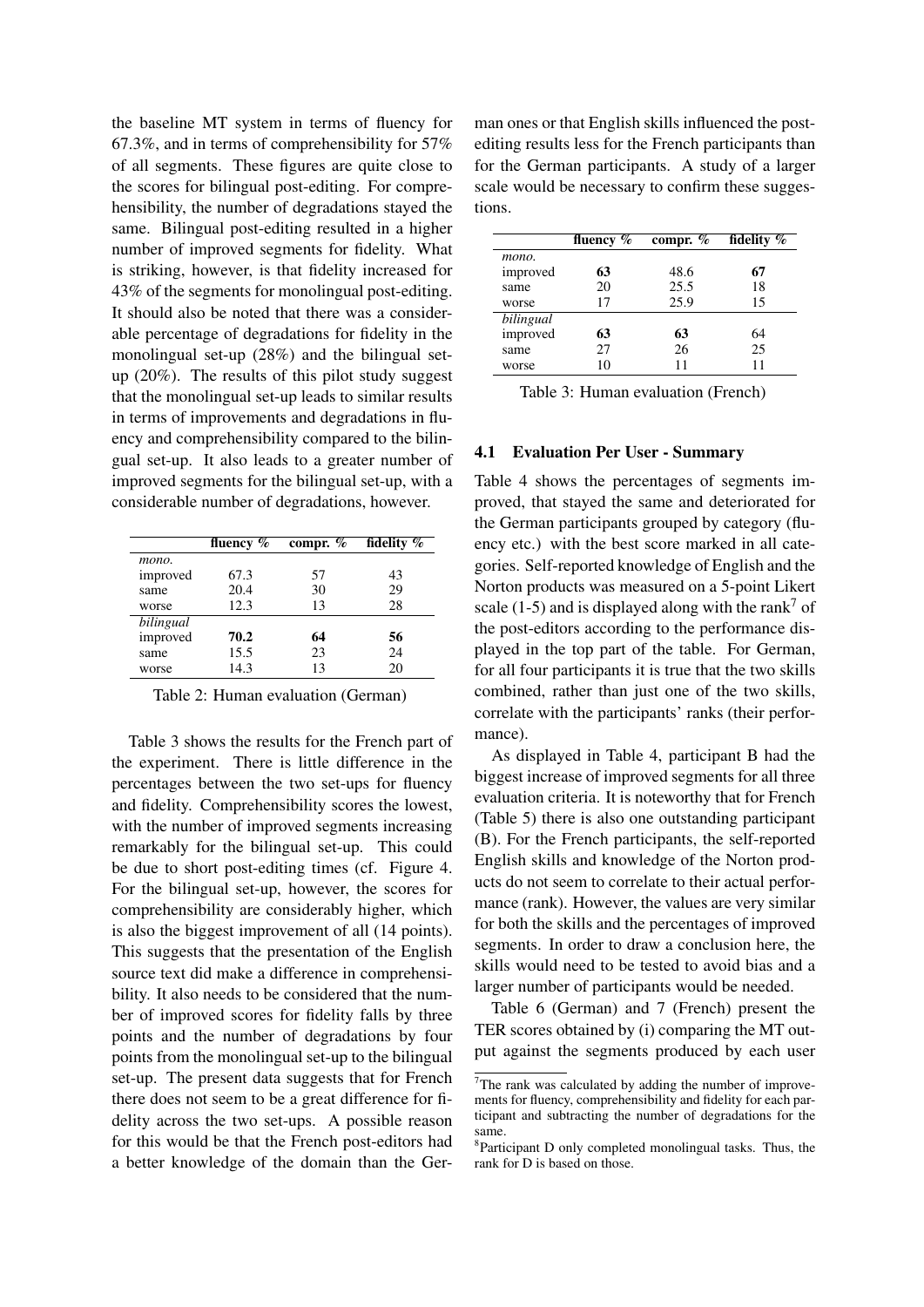| Participant:             | A  | B  | C              | $\overline{\mathbf{D}^8}$ |
|--------------------------|----|----|----------------|---------------------------|
| fluency in $%$           |    |    |                |                           |
| improved                 | 45 | 77 | 76             | 50                        |
| same                     | 51 | 20 | 24             | 47                        |
| worse                    | 4  | 3  | 0              | 3                         |
| comprehensibility in $%$ |    |    |                |                           |
| improved                 | 36 | 70 | 65             | 39                        |
| same                     | 60 | 28 | 34             | 55                        |
| worse                    | 4  | 2  | 1              | 6                         |
| fidelity in %            |    |    |                |                           |
| improved                 | 24 | 53 | 51             | 13                        |
| same                     | 61 | 41 | 43             | 74                        |
| worse                    | 15 | 6  | 6              | 13                        |
| rank (absolute)          | 3  | 1  | $\mathfrak{D}$ | 4                         |
| skills (Likert 1-5)      |    |    |                |                           |
| English knowledge        | 3  | 5  | 3              | 2                         |
| Norton knowledge         | 2  | 4  | 4              | 2                         |

Table 4: Human Evaluation Across All Tasks Per Participant (German)

| Participant:             | A  | B  | C  | D              |
|--------------------------|----|----|----|----------------|
| fluency in $%$           |    |    |    |                |
| improved                 | 54 | 63 | 51 | 57             |
| same                     | 39 | 29 | 34 | 40             |
| worse                    | 7  | 8  | 15 | 3              |
| comprehensibility in $%$ |    |    |    |                |
| improved                 | 34 | 52 | 42 | 45.5           |
| same                     | 60 | 32 | 34 | 45.5           |
| worse                    | 6  | 16 | 24 | 9              |
| fidelity in %            |    |    |    |                |
| improved                 | 57 | 67 | 53 | 59             |
| same                     | 38 | 25 | 27 | 40             |
| worse                    | 5  | 8  | 20 | 1              |
| rank (absolute)          | 3  | 1  | 4  | $\overline{c}$ |
| skills (Likert 1-5)      |    |    |    |                |
| English knowledge        | 3  | 3  | 3  | 4              |
| Norton knowledge         | 4  | 3  | 4  | 4              |

Table 5: Human Evaluation Across All Tasks Per Participant (French)

and (ii) comparing the output of each user against the reference translations (regardless of the postediting set-up) in the TER-1 and TER-2 columns. It was hoped to obtain some insight into whether the Translation Edit Rate can be used as an indicator of quality (in regards to human evaluation) here. The nature of the pilot study does not allow for computing statistical significance reliably. The trends presented thus need to be investigated further.

TER-1 refers to the reference translation set that was obtained with the instructions to use formal language and TER-2 to use informal language, in order to identify whether the MT output and the post-edited output are closer to formal or infor-

|      | MТ   | Reference <sup>9</sup> |       |
|------|------|------------------------|-------|
| User | TER  | TER-1                  | TER-2 |
| MT   | N/A  | 72.2.                  | 66.9  |
| A    | 32.3 | 75.1                   | 70.6  |
| B    | 66.4 | 71.3                   | 68.9  |
| C    | 47.7 | 75.4                   | 71.8  |
| D    | 32.9 | 73.8                   | 71.0  |
|      |      |                        |       |

Table 6: Automatic Metrics per Participant (German)

|               | МT   | Reference |       |
|---------------|------|-----------|-------|
| User          | TER  | TER-1     | TER-2 |
| MT            | N/A  | 79.1      | 73.3  |
| A             | 20.5 | 77.2      | 73.2  |
| B             | 46.9 | 76.8      | 73.1  |
| $\mathcal{C}$ | 29.3 | 77.9      | 73.4  |
| D             | 39.8 | 77.4      | 73.2  |

Table 7: Automatic Metrics per Participant (French)

mal language. As can be seen in Tables 6 and 7 which contain TER scores comparing the MT segments with the post-edited segments, the TER scores are consistent with the percentages of improved segments in Tables 4 and 5 (across all categories). That means, the more the participants changed the MT output of a segment, the better the segments scored in terms of fidelity, comprehensibility and fluency. This is the case for all users, apart from for users A and C for French. When comparing the post-edited segments with the reference translations, however, the TER scores are not consistent with the percentages of improvements observed during human evaluation. While the best post-editor (based on ranking) for the German language pair (participant B) produces content that is the closest to the reference translations, the second best post-editor (participant C) produces content that differs most from the reference translations. It is not as clear for French, as the output of the best performing post-editor (participant B) is marginally closer to the reference translations compared to that of the other post-editors. Thus, comparing the post-edited output to the MT output appears to give some indication in regards to quality (as judged by humans for the criteria fluency, comprehensibility, fidelity), whereas the comparison of post-edited output to the reference translations does not.

## 4.2 Monolingual vs. Bilingual

The high percentages of segments improved in terms of fluency for both French and German can

<sup>&</sup>lt;sup>9</sup>TER-1 and TER-2 refer to the two sets of reference translations. Both sets of values are calculated using TER.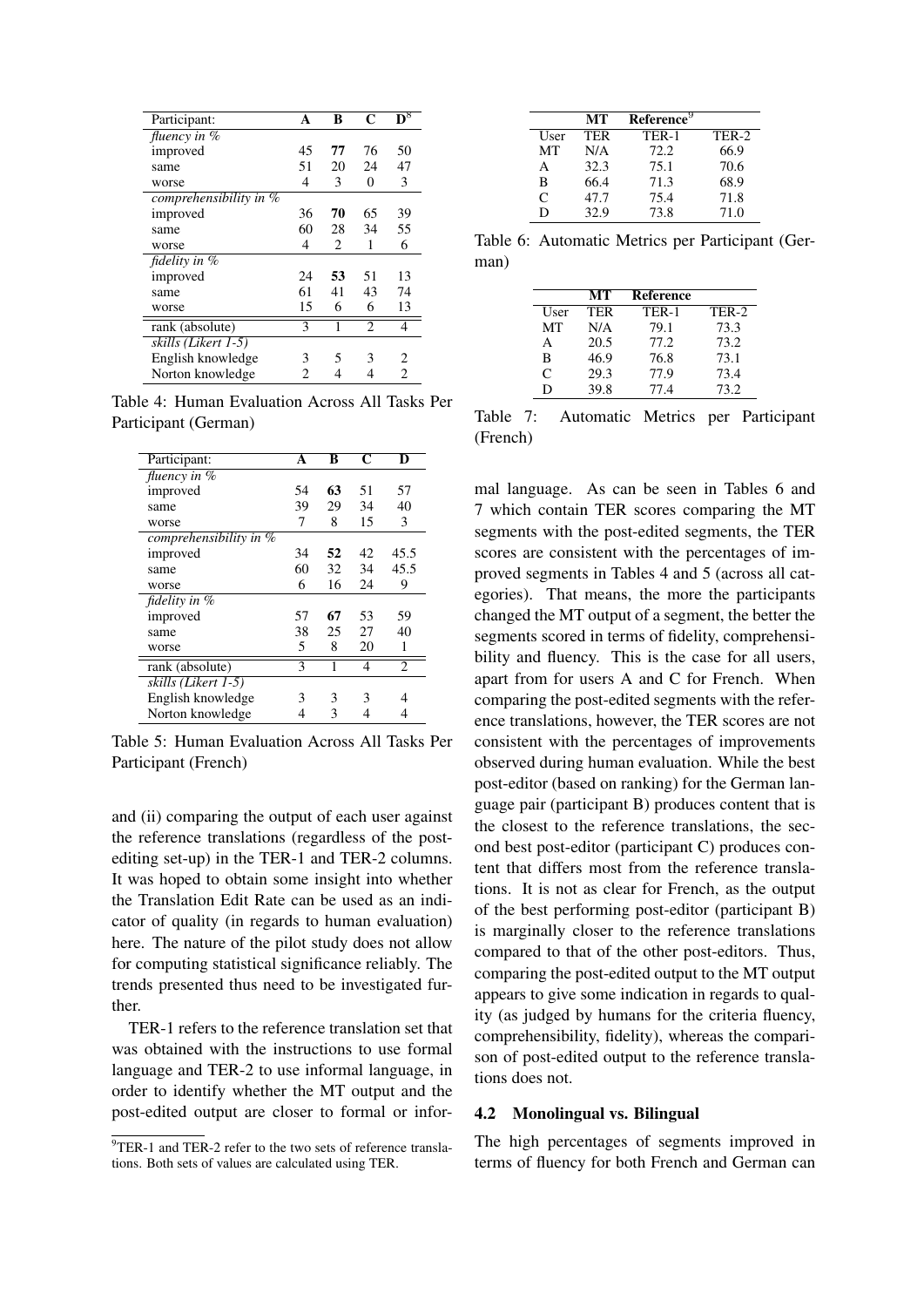

Figure 2: Fidelity Scores (Human Evaluation) with Minimum, Average and Maximum marked, with MT Mono (FR) meaning fidelity scores for the raw MT output intended for monolingual post-editing for French etc.

be attributed to the fact that the source text is not always needed to make a text fluent. Figure 2 displays the quality of the post-edited content in contrasting the range of fidelity scores (how much of the source content was retained) of the raw MT output with that of the monolingually post-edited content and the bilingually post-edited content for both French and German. It is evident that there is a wider variation in fidelity scores for the monolingual set-ups than for the bilingual set-ups. The reason for the highest percentage of improved segments for the bilingual set-up for fidelity is, we suggest, that users were able to extract some of the meaning that was lost in the machine translation process from the source text. The fidelity scores for the French bilingual set-up did not increase much more than the fidelity scores for the French monolingual set-up. While there was a great improvement compared to the raw MT output, the fact that the values are very similar for both the monolingual and the bilingual set-up may be due to the fact that the participants' level of English did not make a difference in extracting more meaning for the bilingual set-up.

# 4.3 Per user - Detail

Figure 3 gives an overview of the average time spent in seconds per German participant per word split by set-up (monolingual and bilingual). It can be seen that whether more time is spent on monolingual or bilingual tasks varies across the posteditors. This could relate to the English skills of the participants. For example, participant B spent considerably more time on bilingual tasks, which may be explained by their knowledge of English - "5" (cf. Table 4) and was thus working more with reference to the source text than others.



Figure 3: Time spent editing for each set-up (German) with time in average seconds per word



Figure 4: Time spent editing for each set-up (French) with time in average seconds per word

Figure 4 shows the time (on average in seconds per word) spent editing for each set-up for the French participants. Initially, it is striking that the French participants spent a considerably lower amount of time per word than the German participants, apart from one participant, who produced the most improved segments for all categories. This suggests that time may have a positive effect on all categories. The scarcity of data from this pilot study does not allow for a clear interpretation of the impact of time on post-editing quality, nor does the impact of task type on time.

### 4.4 Observations

While the evaluation strategy presented above gives a general overview of what impact postediting can have on quality, an in-depth manual analysis of post-edited segments can give further insights into the issues encountered (cf., for example, Koponen 2011).

The first example displayed in Table 8 shows how a lack of fluency can be improved if com-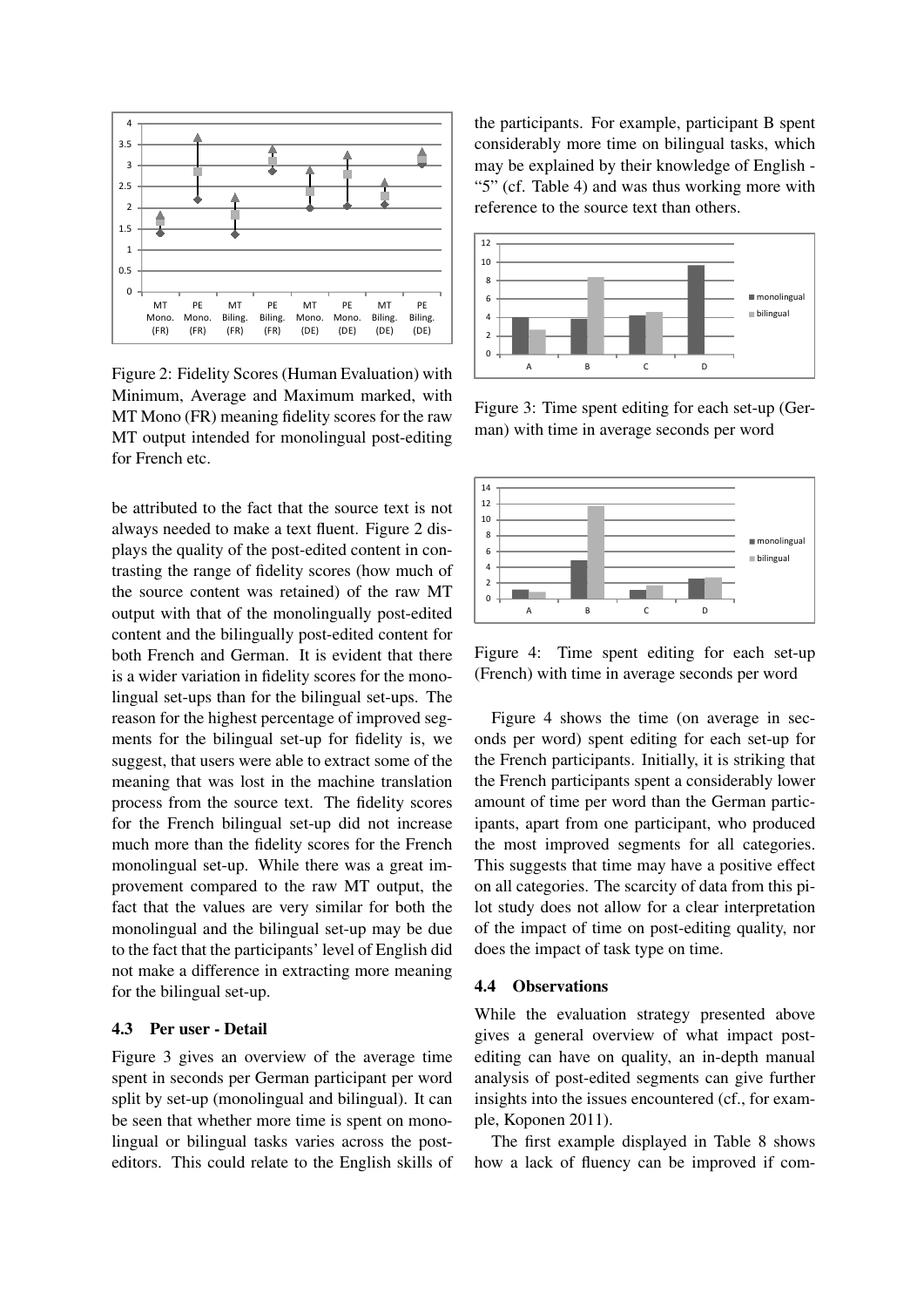|    | ST                                                                                                                                                                                                                                                                                                                                                      | MT + back translation                                                                                                                                                                                                                                                                                                                                                                                       | <b>PE</b> + back translation                                                                                                                                                                                                                                                                                                                                                                             |
|----|---------------------------------------------------------------------------------------------------------------------------------------------------------------------------------------------------------------------------------------------------------------------------------------------------------------------------------------------------------|-------------------------------------------------------------------------------------------------------------------------------------------------------------------------------------------------------------------------------------------------------------------------------------------------------------------------------------------------------------------------------------------------------------|----------------------------------------------------------------------------------------------------------------------------------------------------------------------------------------------------------------------------------------------------------------------------------------------------------------------------------------------------------------------------------------------------------|
| 1. | if so how do I do that.                                                                                                                                                                                                                                                                                                                                 | Wenn ja, wie soll ich tun.<br>If yes, how should I do.                                                                                                                                                                                                                                                                                                                                                      | Wenn ja, wie soll ich das machen?<br>Wenn ja, wie soll ich das tun.<br>Wenn ja - wie soll ich es tun.<br>If yes, how should I do <b>that</b> ?<br>Wenn ja, wie soll ich vorgehen? If<br>yes, how should I proceed?                                                                                                                                                                                       |
| 2. | Thats what I was after.                                                                                                                                                                                                                                                                                                                                 | Das, was ich nach.<br>This, what I after                                                                                                                                                                                                                                                                                                                                                                    | So dachte ich zumindest.<br>That's what I thought at least.                                                                                                                                                                                                                                                                                                                                              |
| 3. | after doind that I had to restore my<br>Windows 7 Professional x64 SP1 pc,<br>as all the computer magazine web-<br>sites I use daily begin only showing<br>comments without the article's the<br>comments were for.I used Windows<br>7's snipping Tool for the screen-<br>shot's The forum won't upload either<br>screenshot, which are both png files. | Nach doind wiederherstellen, musste<br>ich meine Windows 7 Professional<br>X 64 SP1 pc, wie alle Computer<br>Zeitschrift Website verwenden, die<br>ich tglich nur Bemerkungen begin-<br>nen, ohne die Artikel der Kom-<br>mentare waren for.I verwendet Win-<br>dows 7 der Abstriche gemacht htte<br>Tool fr die Screenshot Der Forum<br>nicht entweder Screenshot hochzu-<br>laden, die sowohl .png Datei. | (backtranslation of MT:)<br>After doind restore, I had to my Win-<br>dows 7 Professional x64 SP1 pc, as<br>all the computer magazine website<br>use, which I daily only comments be-<br>gin, without the article of the com-<br>ments were for. I used Windows<br>7 which would have been a com-<br>promise tool for the screenshot The<br>forum not either upload screenshot,<br>which either png file. |
| 4. | RELATED: Any ideas where I (or<br>my wife) might have picked these fun<br>things up?                                                                                                                                                                                                                                                                    | RELATED: jeder Ideen, wo ich<br>meine Ehefrau) (oder vielleicht<br>haben diese Spa machen?<br>RELATED: everyone ideas, where I<br>my wife) (or maybe have these have<br>fun?                                                                                                                                                                                                                                | Keine Idee wo meine Ehefrau diese<br>Dinge her hat.<br>No idea where my wife got those<br>things from.                                                                                                                                                                                                                                                                                                   |

Table 8: Post-editing examples (DE)

prehensibility and fidelity are high  $(2, 4, 4)^{10}$ . All post-editors were able to compensate for the missing word "that". However, it is evident in this example that although all users were able to fix the error, they all opted for different solutions. The second example (scored 1, 0, 1) is an idiom. As the translation is incomplete and does not include a verb, it fails to communicate any meaning to a German speaker. This resulted in three participants leaving the segment as it is and one participant interpreting it freely, thus increasing fluency and comprehensibility scores but not improving fidelity (4, 4, 0). Such expressions do not deliver vital content in the forum posts but are essential to the individual writing style of the community members. For example three  $(0, 0, 0)$ , one participant did not try to edit this, while three attempted to edit it. Two of them still scored 0 for fluency, comprehensibility and fidelity, while one participant deleted the content that was not understood and interpreted it based on the MT output, which resulted in a score of 3 for fluency, 4 for comprehensibility and 1 for fidelity. This is a very typical example of when post-editing is impossible, i.e. the information lost through MT cannot be retrieved from the machine translated text or compensated for by domain knowledge or other skills the users might have. In contrast to the second example, this segment is part of the problem description and is thus vital to the understanding of the user's problem. The poor MT output is here based on a poor source text including spelling mistakes, poor punctuation and complex sentences. It should be noted, however, that the availability of the ST does not automatically result in better results. For example four, one participant did not understand the ST fully, and while fidelity improved, this improvement was considerably below the fidelity scores of the other participants.

The misplacement of verbs (as in example two) and thus a loss of relation between the subject and the verb occurs quite frequently in the machine translation output of the current data and is a source of post-editing problems. Based on the data of the pilot study, the segments scoring low for both the MT output and the monolingually post-edited content can be traced back to mistakes in the ST, or colloquial or metaphorical language, which is something that may be addressed in a preprocessing step.

 $10$ These values indicate fluency, comprehensibility and fidelity scores (human evaluation)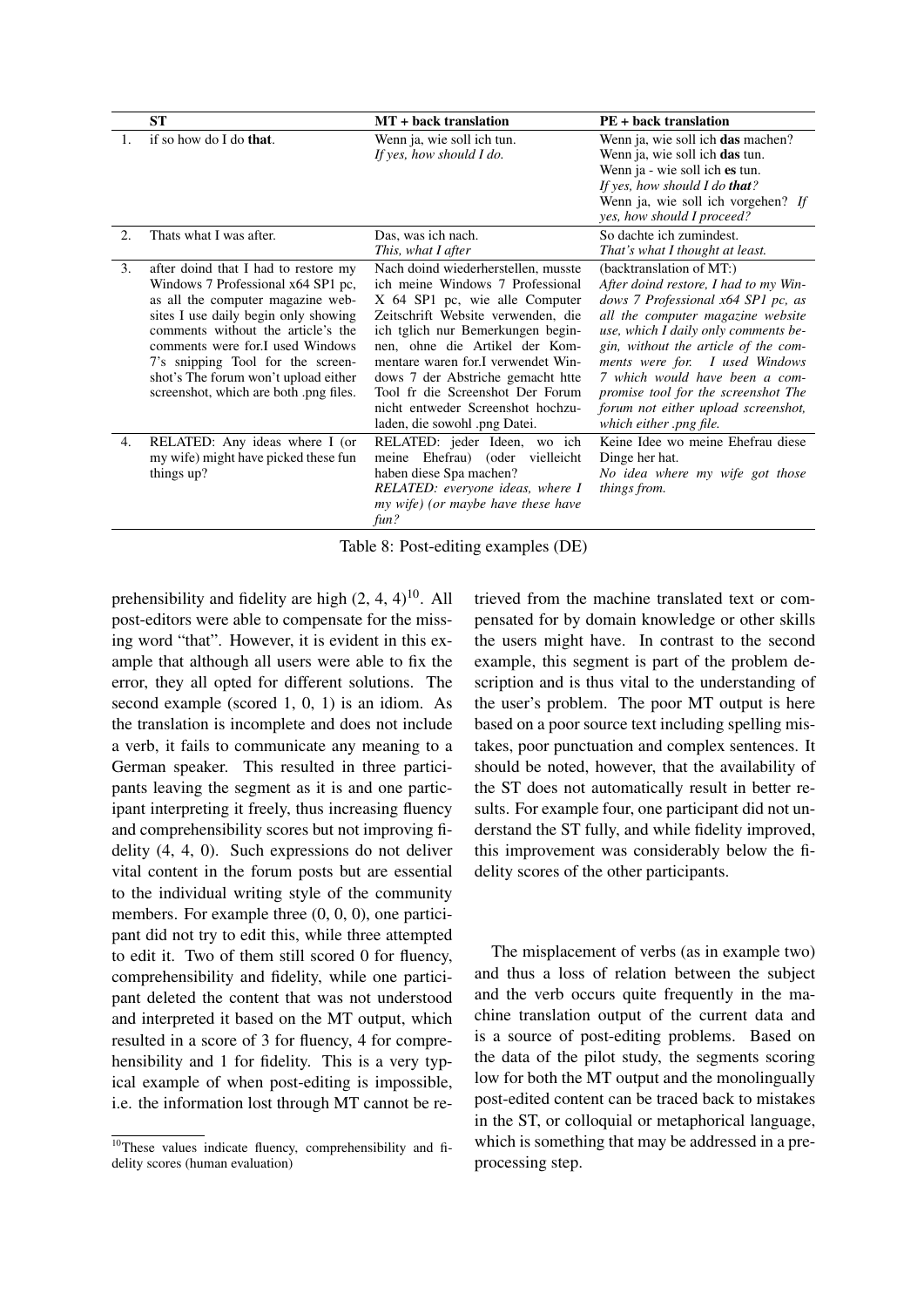# 5 Conclusion & Future Work

This study made a first attempt at uncovering whether forum users are able to improve raw MT output and whether the number of improved segments is greater than the number of degradations produced in a monolingual or bilingual postediting environment. We found that there was a great variation between the post-editors' performance, especially for the German participants. It was evident that monolingual post-editing is not an unrealistic exercise, assuming forum users, for example, are willing to engage in it. When comparing the evaluated segments of the post-edited results with the evaluated segments of the raw MT output, we recorded a considerable increase in quality. What remains to be seen, however, is how factors such as language skills, domain knowledge (tested, rather than self-reported) and task time affect the quality in an experiment with a larger number of participants. For future studies, it would be desirable to include a larger number of participants, to make sure the participants understand the editing interface better to avoid loss of post-editing data, due to incorrect usage. With regards to the texts selected, the researchers were aiming at selecting similar texts that could be compared across the two set-ups (monolingual and bilingual). Unfortunately, direct comparability cannot always be guaranteed. Thus, an experiment with participants editing the same texts in different set-ups would allow for a more accurate comparison - but would require more participants. It would also be desirable to identify and investigate frequent changes made during the post-editing process in order to try to improve the SMT system. Furthermore, it would be preferable to include a larger number of human evaluators in order to obtain richer and more solid results.

#### Acknowledgements

This work is supported by the European Commission's Seventh Framework Programme (Grant 288769). The authors would like to thank Dr. Pratyush Banerjee for contributing the building of the clusters to group similar posts together for this post-editing study.

# References

Callison-Burch, Chris and Koehn, Philipp and Monz, Christof and Schroeder, Josh, 2009. Findings of the 2009 Workshop on Statistical Machine Translation, *Proceedings of the Fourth Workshop on Statistical Machine Translation* 2009, Athens, Greece.

- Michael Denkowski and Alon Lavie. 2011. Meteor 1.3: Automatic Metric for Reliable Optimization and Evaluation of Machine Translation Systems. *Proceedings of the EMNLP 2011 Workshop on Statistical Machine Translation* 2011, Edinburgh, U.K.
- Giselle deAlmeida and Sharon O'Brien. 2010. Analysing Post-Editing Performance: Correlations with Years of Translation Experience. *Proceedings of the 14th Annual Conference of the European Association for Machine Translation*
- Marcello Federico, Nicola Bertoldi and Mauro Cettolo. 2008. IRSTLM: an open source toolkit for handling large scale language models *Interspeech 2008: 9th Annual Conference of the International Speech Communication Association*
- Ignatius Garcia. 2010. Does Google know better? Translators and machine translation. *Translating and the Computer*, 32. 18-19 November 2010, London.
- Anna Guerberof. 2009. Productivity and quality in MT post-editing, *MT Summit XII - Workshop: Beyond Translation Memories: New Tools for Translators, MT*, August 29, 2009, Ottowa, Ontario, Canada.
- Mark Hall, Eibe Frank, Geoffrey Holmes, Bernhard Pfahringer, Peter Reutemann, Ian H. Witten. 2009. The WEKA Data Mining Software: An Update, *SIGKDD Explorations*, Volume 11, Issue 1.
- LDC. 2002. *Linguistic Data Annotation Specicication: Assessment of Fluency and Adequacy in Chinese English Translations*. Technical Report 1.0, Linguistic Data Consortium.
- Reinhard Kneser and Hermann Ney. 1995. Improved backing-off for m-gram language modeling, Volume 1 *Proceedings of the IEEE International Conference on Acoustics, Speech and Signal Processing*.
- Philip Koehn. 2010. Enabling Monolingual Translators: Post-Editing vs. Options *Proceedings of Human Language Technologies: The 2010 Annual Conference of the North American Chapter of the Association for Computational Linguistics* Los Angeles, California: ACL.
- Maarit Koponen. 2011. Correctness of machine translation: a machine translation post-editing task. *3rd MOLTO Project Meeting*, Helsinki.
- Victor Muntes and Pat Paladini. 2012. Crowd Localization: bringing the crowd in the postediting process *Presentation at Translation in the 21st Century Eight Things to Change* Paris, May 31 - June 1 2012.